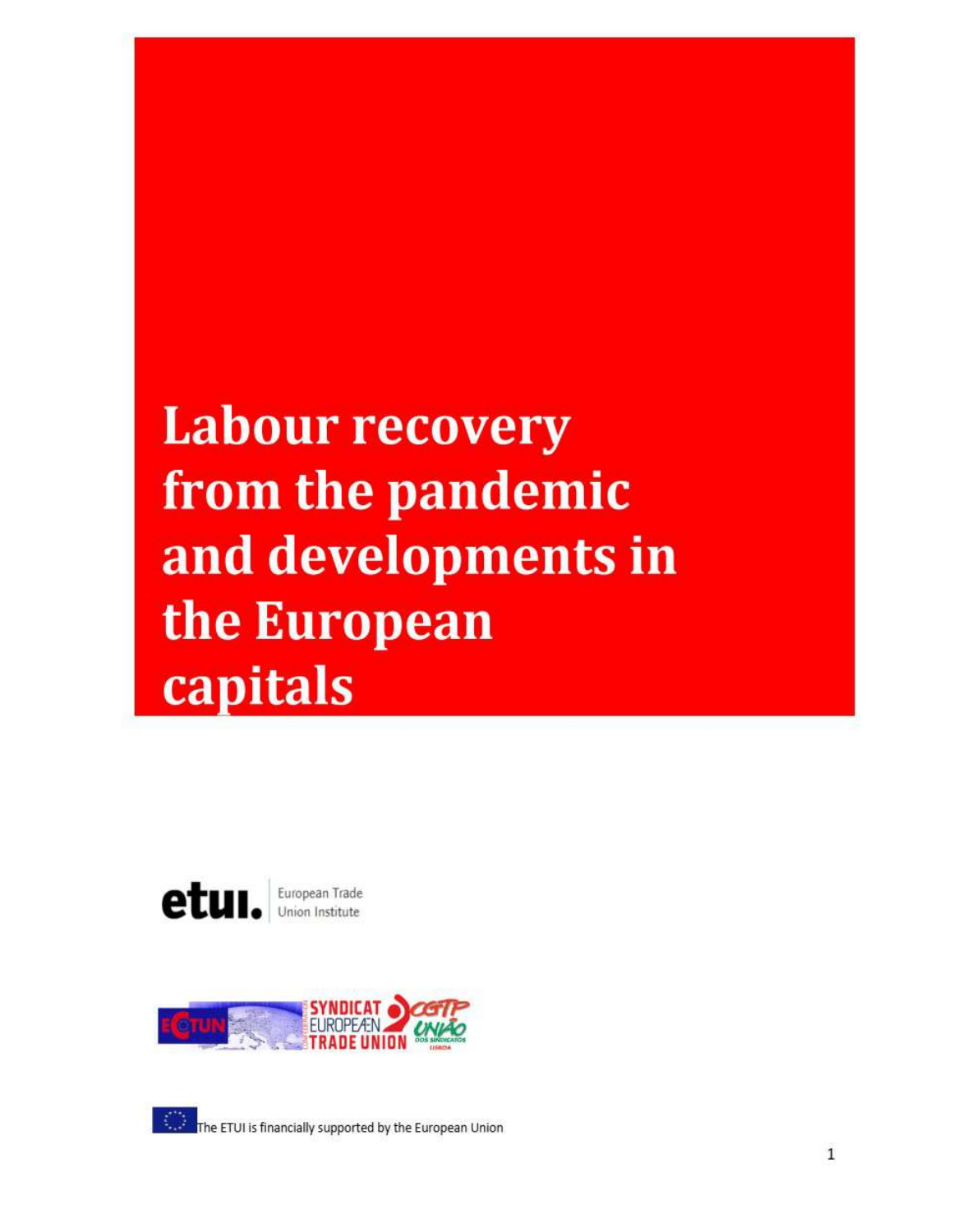### Report

# 23 and 24 February 2021, online 23 and 24 February 2021, online

The 2021 conference of the European Capitals So now Trade Union Network (ECTUN) took place during Trade Union Network (ECTUN) took place during the global Covid-19 pandemic, online, and not in have hon the foreseen capital: Belgrade.

Trade Unionists from 13 European capitals (Athens, Belgrade, Copenhagen, Helsinki, Lisbon, (Athens, Belgrade, Copenhagen, Helsinki, Lisbon, London, Madrid, Moscow, Nicosia, Paris, Rome, Tarill bo in Sofia, Valletta) registered, representing 19 Organizations and were joined by Luca Visentini and Liina Carr (ETUC), and Vera Dos Santos Costa and Liina Carr (ETUC), and Vera Dos Santos Costa and Ulisses Garrido (ETUI). In total 42 people FTUI I attended the Conference.

Some delegates suffered intermittently from a **reduced by the set of the set of the set of the set of the set of the set of the set of the set of the set of the set of the set of the set of the set of the set of the set of** weaker wifi signal than ideal, but overall the weaker wifi signal than ideal, but overall the technology (supported by conference technology **the state of the state of the state of the state of the state of the state of the state of the state of the state of the state of the state of the state of the state of the s** company ICG) worked well.

#### Tuesday 23 February 2021

**Christina Theochari,** Coordinator of the **Cooking Cooking** Permanent Committee, welcomed delegates, Permanent Committee, welcomed delegates, saying it was a pleasure and a relief to see you! The conference is organised by the ETUI with the onference is organised by the ETUI with the support of the ETUC and CGTP Lisbon.

Last year we left Helsinki with an action plan on Last year we left Helsinki with an action plan on climate change – we could never have imagined signs thir what would follow – a global pandemic and **Find** millions of lives lost, quarantine, lockdowns, masks millions of lives lost, quarantine, lockdowns, masks



etc. Our sympathy and solidarity to all those who have suffered losses.

So now we look at the impacts on our capital cities So now we look at the impacts on our capital cities from the view of trade unions and labour. We from the view of trade unions and labour. We have honoured guests, and two workshops. We will develop plans and joint actions to ensure the will develop plans and joint actions to ensure the future is not the same as the past and to reinforce future is not the same as the past and to reinforce our role to help our members to overcome the our role to help our members to overcome the problems they face. The Action Plan we develop problems they face. The Action Plan we develop will be implemented until the next will be implemented until the next conference in Belgrade.

Christina then introduced Vera Dos Santos Costa, ETUI Director.



Vera said that we have to be very resilient to Vera said that we have to be very resilient to prevent austerity being the response to the prevent austerity being the response to the pandemic. It may be an opportunity for a pandemic. It may be an opportunity for a substantial rethink of approaches substantial rethink of approaches and there are signs things might be moving in that direction. signs things might be moving in that direction. Trade unions must be involved in the development Trade unions must be involved in the development of recovery plans.

So, ETUI has launched a series of actions to ETUI has launched a series of actions to support trade unions in this work and this support trade unions in this work and this conference is part of these actions. conference is part of these actions. Capital cities are central. What is next? ETUI is pleased to are central. What is next? ETUI is pleased to support the ECTUN network in envisaging how we support the ECTUN network in envisaging how we can respond and turn new realities into new can respond and turn new realities into new opportunities.

Christina thanked Vera and introduced Christina thanked Vera and introduced Liberio Domingues, General Secretary of CGTP Lisbon.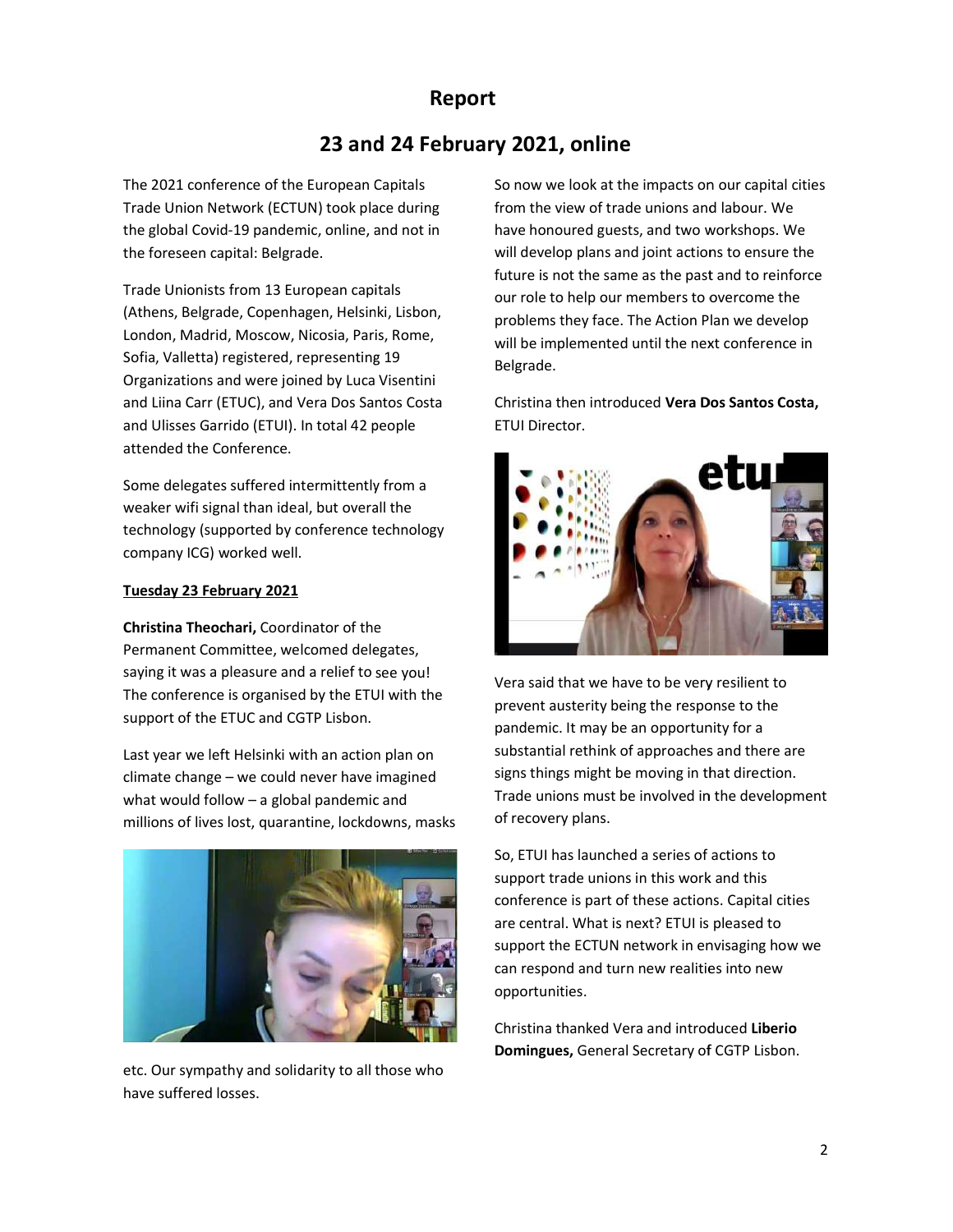

Liberio welcomed delegates – we are separated  $\mathbf{H}$ physically and won't have the euphoria of physically and won't have the euphoria of meeting, in spite of communication tools, but we stram the stram that continue to defend the life and quality of life of continue to defend the life and quality of life of workers. The period is very demanding and workers. The period is very demanding and marked by the pandemic. But we can see that  $\mathbf{w}_0$   $\mathbf{w}_1$ workers have been impacted most by pandemic **substanants** important on lives and working conditions. One thing that is a subsected critical is that we can see huge inequalities getting critical is that we can see huge inequalities getting worse day by day.

The consequences are different according to The consequences are different according to regions but we can see the need from trade unions  $\begin{array}{c|c} \hline \end{array}$ for stimulation, action and intervention to respond for stimulation, action and intervention to respond to new situations and conditions. Such as the to new situations and conditions. Such as the generalisation and proliferation of homeworking generalisation and proliferation of homeworking and the impact of this – particularly in the capital  $\begin{array}{|c|c|}\n\hline\n\end{array}$ cities. We need to control the many issues linked  $\begin{array}{c} \hline \end{array}$ to this way of working – there is a huge impact on  $\left\| \cdot \right\|$ all including the lack of interaction with colleagues **and the startup of the lack** in the workplace. How can we continue to **informulation** maintain contact? Our role as trade unions? How maintain contact? Our role as trade unions? How are we to continue to inform and defend the social **Kostas Kou** and political aspect of work.

In the name of the common good governments are imposing the suspension of fundamental are imposing the suspension of fundamental freedoms and rights and trade unions are freedoms and rights and trade unions are increasingly targeted with a weakening of increasingly targeted with a weakening of democracy and a subtle increase in authoritarianism – how can trade unions support health whilst maintaining democracy? We affirm health whilst maintaining democracy? We affirm that the social and economic consequences of the **Megan Dol** virus go beyond the virus itself.

We need to take our responsibilities seriously and what many highlight the disastrous consequences highlight the disastrous consequences of policies that have increased precariousness so we have to that have increased precariousness so we have to

question the neo-liberal policies that encouraged lack of investment in public services like health lack of investment in public services like health and public transport.

The crisis has made us very vulnerable The crisis has made us very vulnerable – coming out will involve fighting the pandemic and using evidence of changes as showing the urgency of the evidence of changes as showing the urgency of the need for political change. We need to identify how need for political change. We need to identify how we will do this.

Conclusions – Portugal took on the presidency of Portugal took on the presidency of the EU at the beginning of this year – a presidency that has seen the progression of the recovery plan the progression of the recovery plan from the EU. CGTP will insist that subsidies are from the EU. CGTP will insist that subsidies are non-repayable and must continue to defend salaries, rights, and a fairer distribution of wealth salaries, rights, and a fairer distribution of wealth –<br>we must carry hope for a better future, the central importance of workers – for a Europe of peace, democracy and social justice.

Christina said the floor is open to colleagues for Christina said the floor is open to colleagues for introductory remarks.



Kostas Koulouris, Athens. Workers have been at the forefront of the battle in hospitals and the forefront of the battle in hospitals and elsewhere. Trade union research has shown that 50% of workers report their income fell. Working 50% of workers report their income fell. Working at home has impacted on many aspects. The crisis at home has impacted on many aspects. The crisis can't be an excuse to change the laws for workers can't be an excuse to change the laws for workers,<br>so we seek to strengthen such laws and develop them to deal with the new issues exposed by them to deal with the new issues exposed by the crisis.

Megan Dobney, London. Now in third lockdown with over 14,000 deaths in London alone. Directive with over 14,000 deaths in London alone. Directive continues to be work at home "when possible", but many can't. The real meaning of "key workers" but many can't. The real meaning of "key workers" has been clarified - many are low paid workers.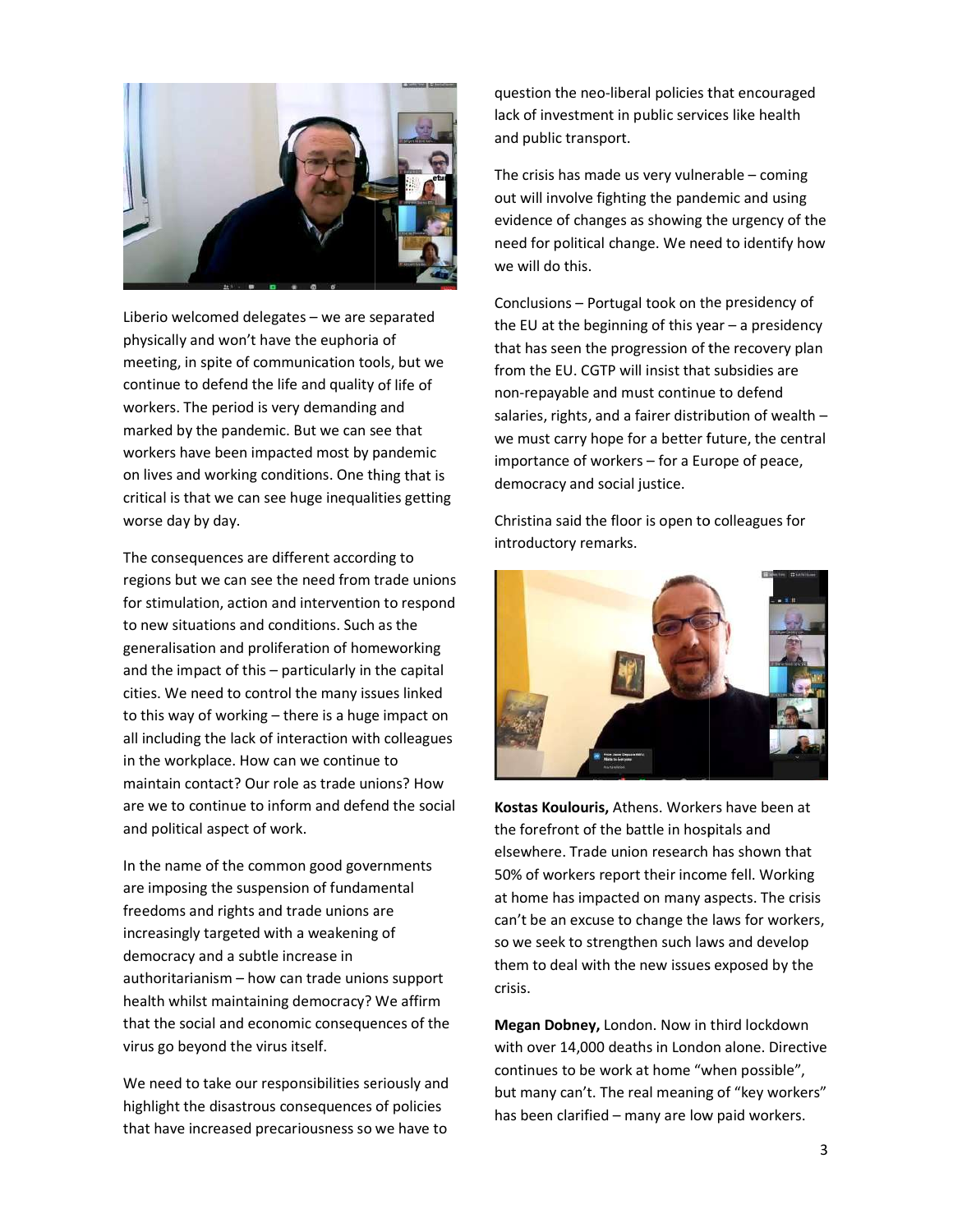The reality of the gig economy has been exposed The reality of the gig economy has been exposed yet again. Black and ethnic minority Londoners have died in greater proportion exposing the real **the state of the state of the state** meaning of a racist society and the impact of **and the impact of** the solution of the solution poverty on our children is shown more clearly. poverty on our children is shown more clearly.



Jorge Maeso Carmona, Madrid. A massive labour **Allen Carlos Carmona**, Madrid. A massive labour crisis has particularly affect women and insecure **the secure of the secure of the secure** jobs. Workers have supported working from home **the support of the setting of the support of the setting of the s** but it has highlighted real problems including the **the state of the state of the state** lack of social contact. Smart working has led to a **lack of social contact.** Smart working has led to a  $\log$  loss of jobs – canteens have closed for example. One solution would be to reduce working hours One solution would be to reduce working hours whilst keeping wages stable.

Jason Deguara, La Valletta. Malta had seven years **Land and seven to the set of the set of the set of the set of the set of the set of the set of the set of the set of the set of the set of the set of the set of the set of** of economic growth and a Labour government – this helped. In March a Covid wage supplement 2196 and the control was introduced. 70,000 work directly in tourism  $$ many were foreign workers – between 7,000 and 10,000 went to their country of origin so we are 10,000 went to their country of origin so we are now discussing how to get them back for **now** discussing how to get them back for June/July. The vaccination programme is going June/July. The vaccination programme is going well.

Mikhail Antonsev, Moscow. Russian trade union leader Shmakov said that any enterprise that isn't leader Shmakov said that any enterprise that isn't interacting with trade unions is threatening the life of the people, and 2021 has been designated as of the people, and 2021 has been designated as the year of strengthening trade union organisation. It is still a critical situation organisation. It is still a critical situation – teachers' workload increases and working on **WAN** computers all day is tiring. MTUF membership computers all day is tiring. MTUF membership



stays at about one million and 35% are young stays at about one million and 35% are young people, so youth initiative projects are developing. people, so youth initiative projects are developing. Trade unions need new ideas alongside proven Trade unions need new ideas alongside proven effective techniques.



Jacques Borensztejn, Paris. The risks of instability and individualisation in work relations grow whilst and individualisation in work relations grow whilst trade unions defend collective rights. There is a trade unions defend collective rights. There is a 31% increase in unemployment in under-25s as unemployment in restaurants and hotels unemployment in restaurants and hotels accelerates. Our role is to defend collective rights but demonstrations have been forbidden and but demonstrations have been forbidden and hospitals have closed beds when they are needed. hospitals have closed beds when they are needed. We need to support workers internationally We need to support workers internationally – the vaccine must be for the common good. vaccine must be for the common good.



Nuno Almeida, Lisbon. Thousands have been made redundant and 1,000s of families have lost their income. Workload on those providing public their income. Workload on those providing public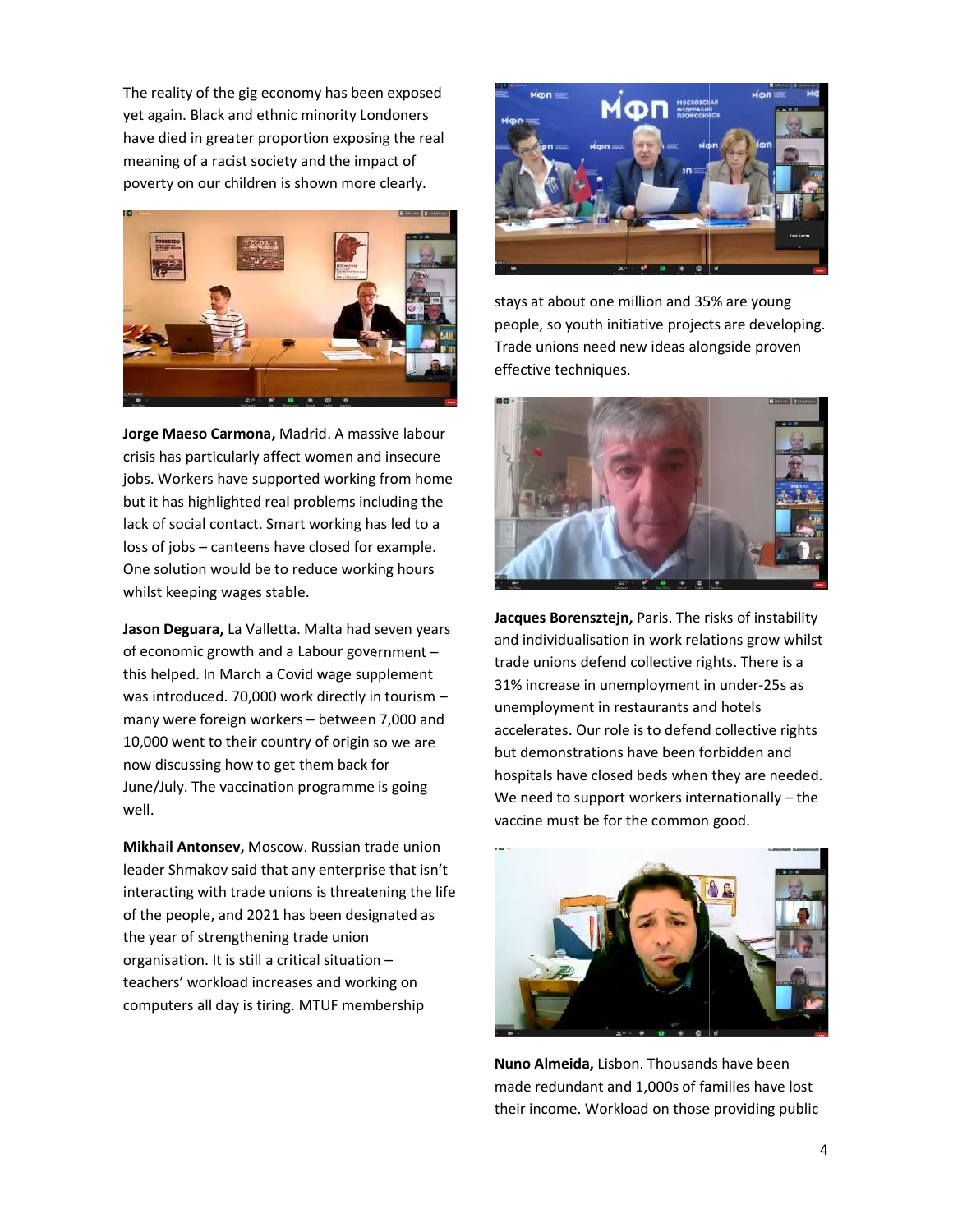services is huge impacting on work/life balance. services is huge impacting on work/life balance. We had to work to counter measures that would We had to work to counter measures that would be a real detriment to workers such as the be a real detriment to workers such as the suspension of collective bargaining.  $1<sup>st</sup>$  May 2020 was attacked as an attack on health and there **the contract of the set of the set of the set of the set of the s** were attempts to criminalise workers.



Panikos Kadis, Nicosia. Impacts on retail and **Institute Control** tourism – shops were closed but rents had to be **the state of the state of the state of the state of the state of the state of the state of the state of the state of the state of the state of the state of the state of the** paid. We are developing a plan to save jobs paid. We are developing a plan to save jobs through social dialogue – protecting collective **production** agreements is vital. New working methods like agreements is vital. New working methods like teleworking have been implemented and home teleworking have been implemented and home working has increased. Now most companies and working has increased. Now most companies and schools are open. Airports open 1 March so we schools are open. Airports open 1 March so we hope for less poverty.

Luis Miguel Lopez, Madrid. Supermarket workers concerned were not praised as much as hospital cleaners – workin we pay homage to all these workers. In Madrid we we pay homage to all these workers. In Madrid we have three right wing parties (including one far have three right wing parties (including one far right) and they seek to avoid measures agreed in right) and they seek to avoid measures agreed in other parts of Spain. Track and trace is inadequate FU will prov as is the health service. 150,000 hospitality and as is the health service. 150,000 hospitality and tourism workers are furloughed – precarious jobs costs and t and many are women. The government sent 150 and many are women. The government sent 150 million euros to Madrid – we don't know how this  $\mathbb{R}^n$ money has been used. We are arguing for **the contract of the set of the state of the state of the state of the sta** collective agreements for homeworkers so collective agreements for homeworkers so workers have a choice.

**Olivier Clement, Paris. Auto production around The Clement, Paris.** Paris has been heavily affected, plus the Paris has been heavily affected, plus the aeronautical sector, airports and hotels aeronautical sector, airports and hotels – leading to large numbers of workers unemployed o to large numbers of workers unemployed or furloughed. We have had a successful outcome to furloughed. We have had a successful outcome to negotiations in the health care sector with a salary vann Garro increase. We are monitoring regional aspects of increase. We are monitoring regional aspects of the government recovery plan and looking for help the government recovery plan and looking for help



for people facing job losses in heavily polluting for people facing job losses in heavily polluting industries. We want to set up an observatory on remote working.



Carlo Costantini, Rome. Around 100,000 deaths in Italy. Telework has allowed many workers to keep Italy. Telework has allowed many workers to keep their jobs, but it has to be regulated. We are their jobs, but it has to be regulated. We are concerned we will lose contact with workers concerned we will lose contact with workers working from home. Jobs have been lost working from home. Jobs have been lost –<br>particularly fixed term contracts and in the gig economy. Schools and nurseries have been closed economy. Schools and nurseries have been closed and many mothers had to give up their jobs. The and many mothers had to give up their jobs. The EU will provide billions of euros and we are EU will provide billions of euros and we are focusing on training, healthcare, reducing labour costs and taxes on workers, and a benefits costs and taxes on workers, and a benefits structure to cover all workers.



Yann Garroui, Paris. The pandemic has worsened existing unfair conditions - with more foodbanks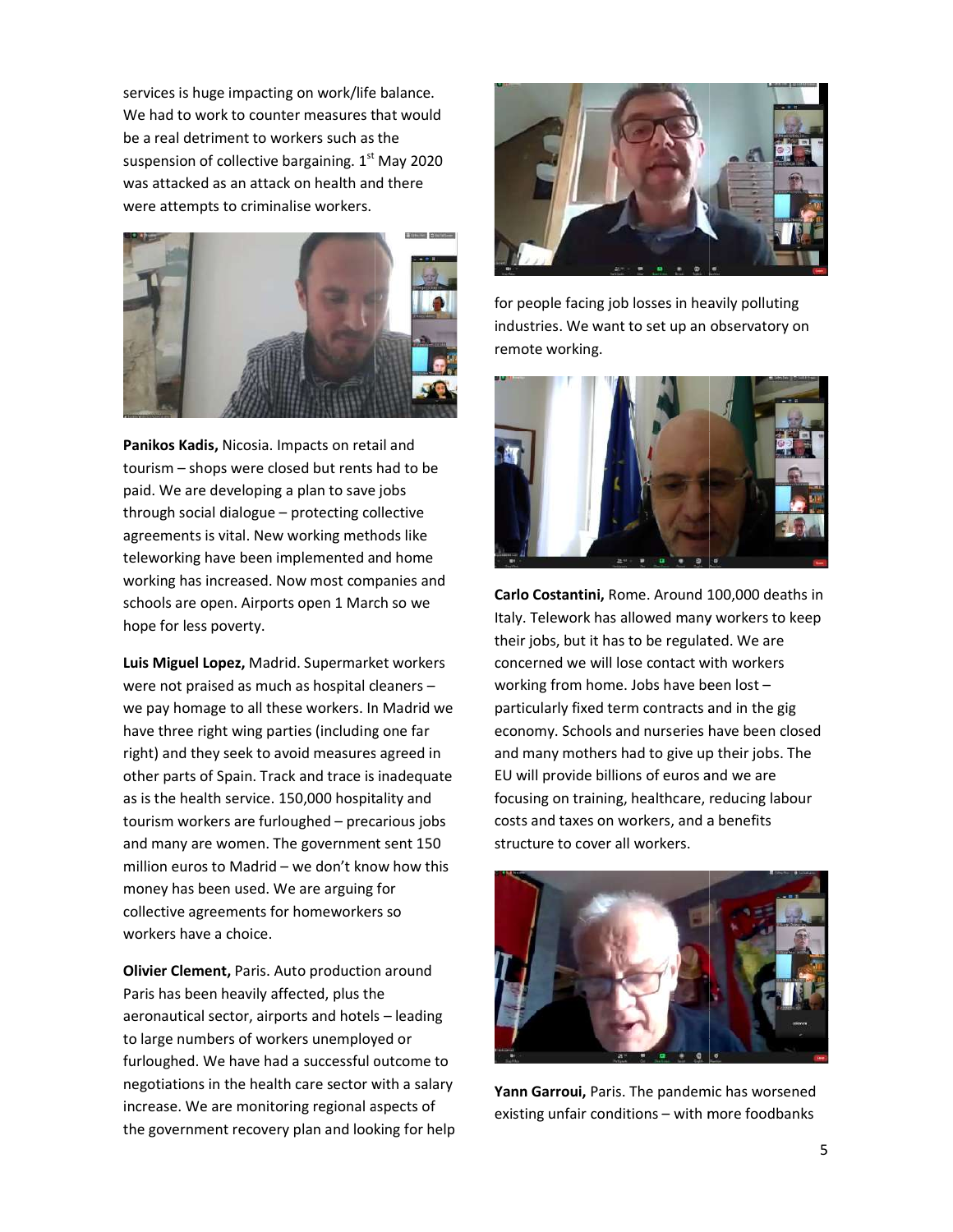for instance – and has led to an economic crisis  $\overline{\phantom{a}}$ and an increase in poverty and precariousness. Some businesses have benefitted and implemented redundancies whilst receiving tax implemented redundancies whilst receiving tax credits. Working from home is new to many credits. Working from home is new to many companies but can't become the norm; workers companies but can't become the norm; workers require more protection – environmental and mental health. The lockdown and police violence **and the set of the set of the set of the set of the set of the s** are preventing us from expressing ourselves and are preventing us from expressing ourselves and trade unions are struggling to make ourselves trade unions are struggling to make ourselves heard.



Natale Di Cola, Rome. The categories most emergines strongly hit are young people – the education system is outdated and schools closed for a long him all the W time with a worsening situation in terms of **the same of the system** tron violence and suicide. There have been a number of violence and suicide. There have been a number of cases of women being killed. Tourism is very cases of women being killed. Tourism is very important – we expect to get back to where we stradition were by 2025 so businesses are changing. Wages 2025 so businesses are changing. Wages are dropping and more people are asking for food health of protection parcels. We need a contribution from the more than  $m_0$ population as a whole.

Luca Visentini, ETUC General Secretary spoke on https not in official figi "The European dimension of the crisis and "The European dimension of the crisis and consequences for the European workers. consequences for the European workers. Challenges and strategy for exceptional times. The people Pandemic and Democracy: a hidden threat?" Pandemic and Democracy: a hidden threat?"

The ETUC and ETUI strongly support your network The ETUC and ETUI strongly support your network and at this time in the pandemic – I've followed very intently the exchanges so we understand very intently the exchanges so we understand what's going on on the ground  $-$  so we can<br> support you well and so your knowledge is heard. support you well and so your knowledge is heard. This helps the union strategy.



We have pushed forward many proposals towards We have pushed forward many proposals towards the different institutions – I will try and mention them briefly.

Essential workers – means a lot of things Essential workers – means a lot of things –<br>healthcare sector at the forefront of the pandemic – called heroes of the pandemic. Flattering but called heroes of the pandemic. Flattering but essential workers have not been protected essential workers have not been protected properly. Also food deliveries, and goods delivery, properly. Also food deliveries, and goods delivery, transport, shops – all needed. They've seen their working conditions deteriorating over time and salaries decreasing, and their health at risk. It is an salaries decreasing, and their health at risk. It is an emergency in terms of protecting these people. emergency in terms of protecting these people.

All the workers who have been obliged to work All the workers who have been obliged to work from home and many suspended from work. But also those sacked from work. In some cases also those sacked from work. In some cases we don't even have statistics for these. People with don't even have statistics for these. People with traditional contracts have employment protection, traditional contracts have employment protection, but many in the gig economy have lost jobs with but many in the gig economy have lost jobs with no protection or benefits. Even emergency no protection or benefits. Even emergency measures supporting those suspended have measures supporting those suspended have reached only part of the people in need. 15-20 million workers unemployed in Europe but many million workers unemployed in Europe but many not in official figures. 44m workers in EU and not in official figures. 44m workers in EU and associated countries suspended. We might need associated countries suspended. We might need to increase these figures by 20-30%. So 100m people in difficulties. Only 60-70% have benefited from some kind of income support. Emergency from some kind of income support. Emergency measures that have covered those must be measures that have covered those must be appropriate. So in France 84%, but in general, appropriate. So in France 84%, but in general, income compensation is around 60% and covers income compensation is around 60% and covers only part of the people needing it.

An additional problem: some countries An additional problem: some countries are tempted or pushed to withdraw these support tempted or pushed to withdraw these support measures. Countries have seen incredible measures. Countries have seen incredible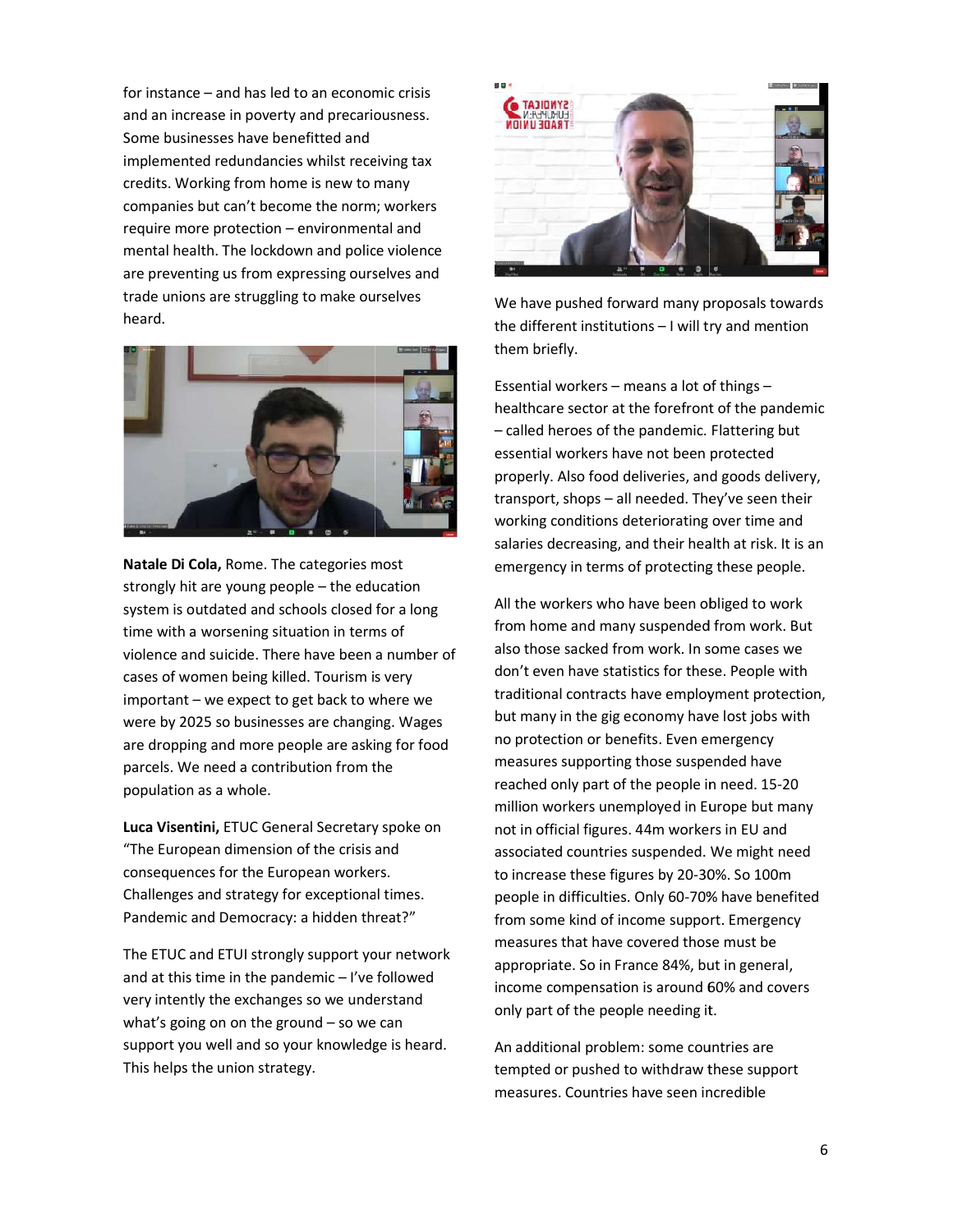increases in public debt added to previous debt from financial crisis.

There will not be a normal economic situation – not before the end of this year – so measures must be extended and increased and improved.

This is a huge battle for the European trade union movement. We must ensure workers are not left behind or killed by the pandemic. It is the most important emergency we are dealing with and the ETUC is at your disposal for assistance.

We must reflect on what shape the recovery should take. We need to prepare for this and ensure it is not back to business as usual – no austerity or cuts that created so much damage in the previous period. Must be built on a more sustainable economic model – social justice, increasing social protection systems, a just transition to a greener economy, and ensuring social partners including trade unions are at the centre of this.

We need to be consulted and included in all the recovery plans in each country – in and outside of the EU. Only a few governments are including trade unions in their discussions. So we are insisting that money from EU should be conditional on trade union involvement and workers' rights, as well as social justice and environmental rights.

To make sure we need to participate in shaping the recovery model, at the same time we need to ensure we can introduce new rules and obligations for companies and governments to protect workers' rights. We have to defend our social model. Teleworking – the right to disconnect – vital now as the number increases dramatically and half will continue to do at least some teleworking in the future. We need Health & Safety guarantees for working from home – no increase in hours without salary compensation. So new laws and new European directives – a new European compact for workers' social rights.

The European Commission is pushing an Action Plan next week on the European Pillar of Social

Rights. We want it to be binding so an Action Plan will be discussed in Portugal in May, our role will be super important to ensure new legislation to improve working and living conditions across Europe.

These three elements are the three big pillars in our strategy.

But also other things – vaccination policy… it is becoming a real problem.

What's going on is a scandal. We called for vaccines to be universally accessible and prioritised, free of charge, no excessive profits for companies. Exactly the opposite has happened. We are putting enormous pressure on all institutions to ensure obstacles are overcome, each must mobilise on the ground to resolve the problem – and our health care systems must be reinforced in each country. The pandemic has shown that previous austerity cuts have been wrong and health care systems have not coped.

The problem of democracy  $-$  it is at risk as are trade union rights. Too many governments have misused the pandemic to undermine workers' rights.

A limitation of liberties was necessary to sort the pandemic, but demonstrations have been suppressed in many countries. This will boost the far right if we don't react in each country. The trade union movement cannot be indifferent in defence of democracy.

Christina thanked Luca for his contribution and opened the floor to comments and questions.

Dragan Todorovic, President of CATUB in Belgrade, regretted that the conference hadn't been able to take place in his city as planned. And the sun is shining in Belgrade! They have, of course, been working every day throughout the pandemic and in contact with members.

The crisis had offered some positives as well as negatives – the opportunity to increase the number of members, working to protect workers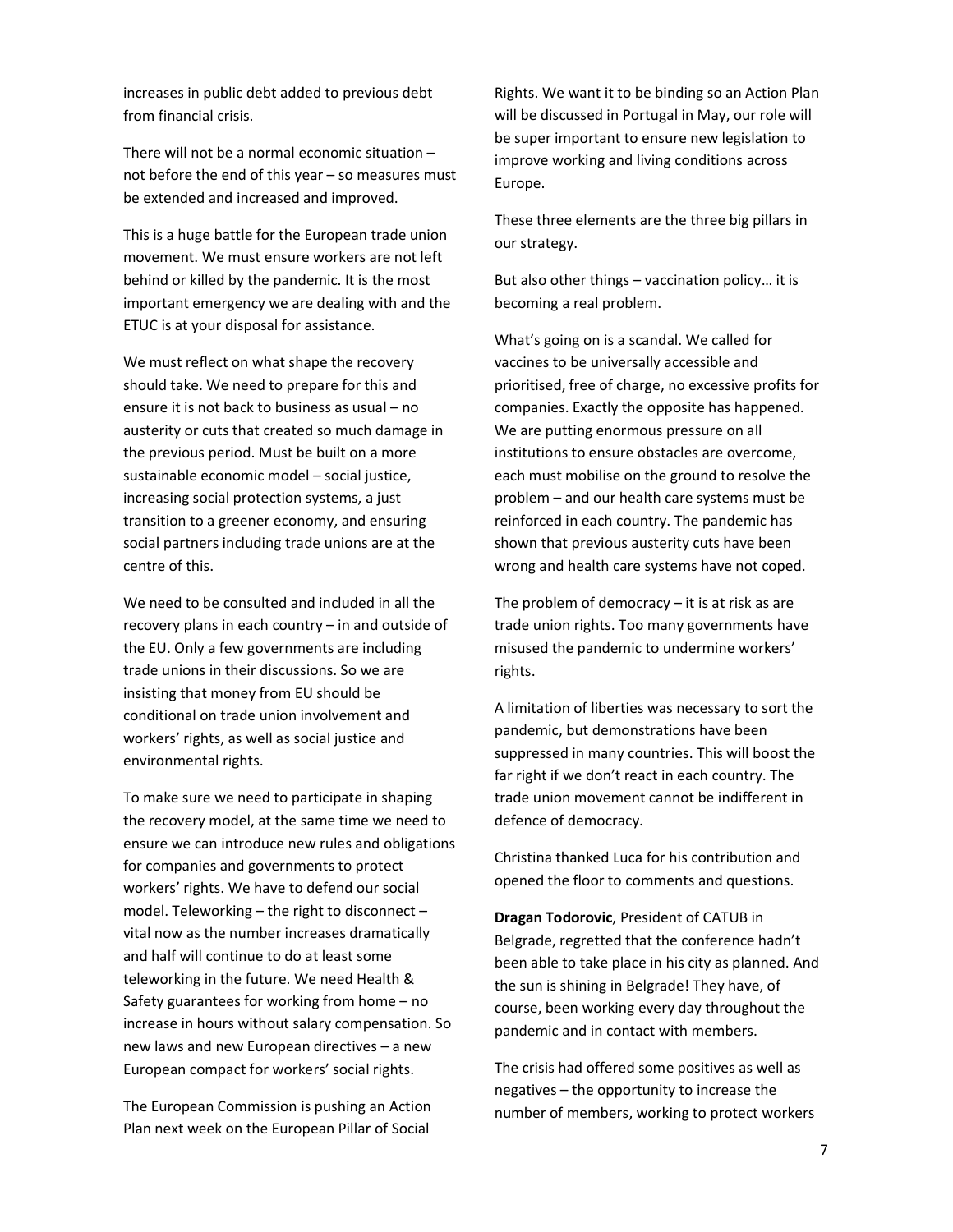

in the city. Experience showed that when workers in the city. Experience showed that when workers are organised in their trade union they are less are organised in their trade union they are less badly affected than those not so protected. The setting

In Belgrade we are hoping and looking forward In Belgrade we are hoping and looking forward – free market and liberal responses are not the free market and liberal responses are not the answer. What will the next crisis be? We have had answer. What will the next crisis be? We have had a new definition of labour and new ways of **and the state of the state of the state of the state of the state o** working.

We have had financial support from the state; on the other hand the large multinational companies **the companies** like Amazon are making larger profits – bigger **bigger** than the budgets of many countries.

We highlight the importance of solidarity between endidarity in trade unions – this was very important at the start and affected all of the pandemic. As an accession country, Serbia is two or three hoping for help on vaccinations from the EU – ahout currently 15% of the country is vaccinated. currently 15% of the country is vaccinated.



Jason Deguara, La Valletta. You mentioned the **Tomas Contract Contract Contract Contract** European Pillar of Social Rights – now is the right  $\Box$ time to make this happen. How will the ETUC push time to make this happen. How will the ETUC push this? Binding agreements need to be implemented  $\ldots$ – how shall we ensure they are?

**Laurent Pagnier,** Paris. Whilst the capitalists are  $\overline{\phantom{a}}$  - this is r profiting there is the issue of the regression of **the inditional** democracy. In what framework can we speak of democracy. In what framework can we speak of



democracy when it's receding? And for universal democracy when it's receding? And for universal vaccination – we need a campaign to remove the patents on vaccines so they can be rolled out patents on vaccines so they can be rolled out across the world.



Jaime Cedrun Lopez, Madrid We need unity and solidarity in the ETUC – the pandemic hasn't affected all countries the same – we don't need a two or three tier Europe. I would like Luca to talk two or three tier Europe. I would like Luca to talk about participatory systems – not all countries are involving trade unions in their recovery plans. We want reforms in some sectors, for instance want reforms in some sectors, for instance healthcare, not enough resource to cope with the healthcare, not enough resource to cope with the pandemic.



Pier Luigi Talamo, Rome. Luca referred to trade union consultation and the management of funds union consultation and the management of funds – this is not happening in Italy or Rome. How can national unions and the ETUC better cooperate? national unions and the ETUC better cooperate?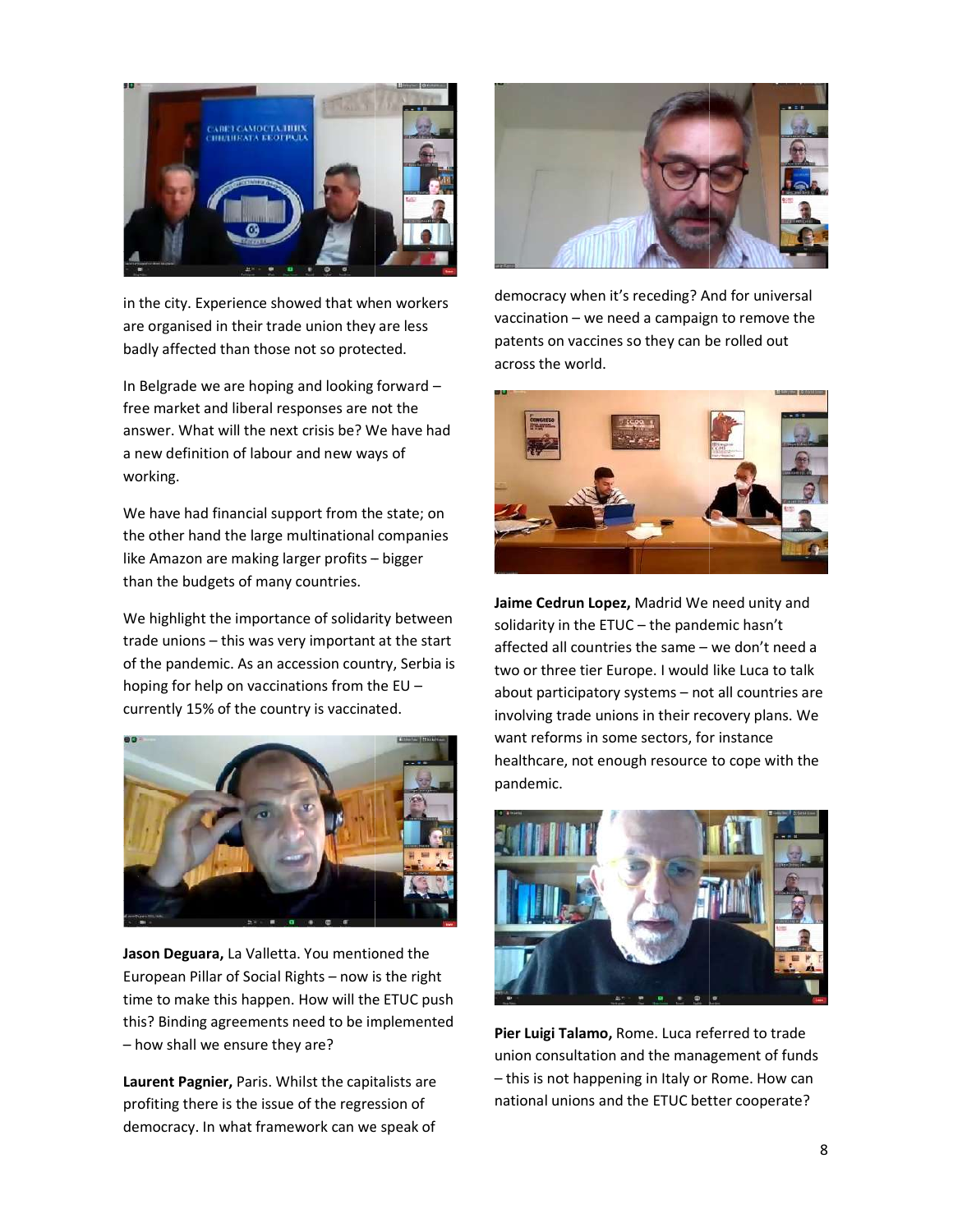Luca replies: Some points will be dealt with by Liina Carr this afternoon. On EU money to countries not yet in the  $EU$  – there are some funds earmarked for candidate countries – for both recovery and vaccines.

Regarding the European Pillar and how to make it binding. We need to get all governments to vote to make the Action Plan binding – so trade union confederations must work on this. But the Action Plan is not enough – we are asking for clear legislative initiatives on a wide range of measures.

Regarding democracy – we are trying to mobilise with PERC and the ITUC to make it a global campaign – particularly now they are affected by the pandemic. The Lisbon conference in July will be a good opportunity to discuss this.

The same for vaccines – at global and European levels. They should be free and available globally, no excessive profits, and release the patents.

Jaime from the CCOO is correct – not all countries are affected the same. We are monitoring closely what is going on in Spain. The European Commission is pressurising the Spanish government to implement harsh measures to get the money. We are working with UGT and CCOO nationally on this imposition of controls on the Spanish government.

Trade unions at national level are working together to ensure the involvement of trade unions at national level with government recovery plans; restructures relating to the pandemic must be a just transition – and we need to be vigilant on the processes.

Christina thanked Luca for his presence and continuing support.

#### Tuesday 23 February in the afternoon

The conference broke up into four language-based workgroups (IT/EN, SP/PT/FR, FR/EN, EN) to consider the "Situation and consequences for workers in European capital cities and regions" looking at the following points:

- Thinking about the situation created in your capital cities due to pandemic, which are the most critical problems?
- How has the pandemic affected labour rights, employment, social dialogue and collective bargaining?
- How have you tackled the impact on labour income, the widespread impoverishment and the deepening of inequalities?
- What was the impact on precarious workers, the gig economy and the self-employed?
- How unions responded to the accelerated digitalization and teleworking regarding labour rights, EU Directive and labour code implementation, working conditions, the right to disconnect etc?
- What is the impact on public services: health, transport, distribution and supply, cleaning etc?
- How are unions dealing with all these challenges?

Each group reported back their discussions – there was much overlap of course and key issues reported were: problems with the health services and delays in the treatment of non-Covid illnesses such as cancer; PPE and food supply issues; increase in unemployment; tourism, as a key industry, affected in many capitals; rise of telework/working for home with few new protections; restrictions on travel and to public transport; migrant workers unable to return to work or leave for home; furlough schemes; precarious and low-paid workers very badly affected; employers changing contracts; a disproportionate impact on women, Black, and young workers; growth of delivery industry.

The work that ECTUN did on sharing experiences and trade union responses at the beginning of the pandemic was extremely useful and well received by all delegates.

The chair then introduced Liina Carr ETUC Confederal Secretary to speak on "The EU Recovery Plan and Multiannual Financial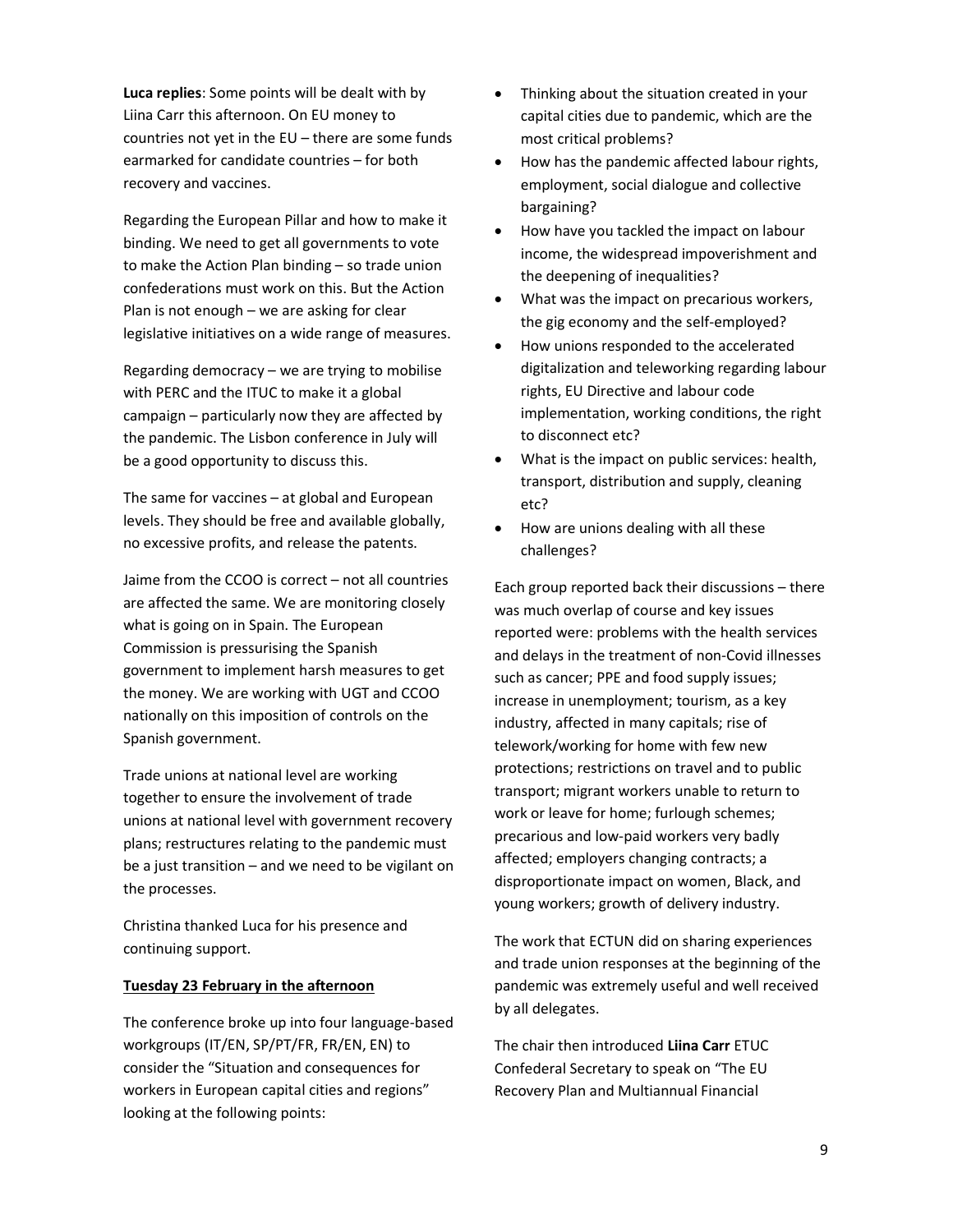

Framework 2021-2027, the ETUC campaign and **FRADE UNION** the capitals/regions' needs".

Liina said she was in listening mode – the ETUC the ETUC gets national information, but it is good to hear gets national information, but it is good to hear what your needs are at the regional level. what your needs are at the regional level.

Recovery and Resilience Facility and MFF Recovery and Resilience Facility and MFF – what is happening? It's the usual EU instrument that comes along every seven years  $-$  and is being  $\Box$ debated as usual. The Recovery Plan has been put debated as usual. The Recovery Plan has been put in place as an exceptional emergency measure – additional to the MFF. What are the aims for the  $\frac{1}{100}$ ETUC? It aims to mobilise billions of euros ETUC? It aims to mobilise billions of euros – for us it is to counteract the economic recession from it is to counteract the economic recession from the Covid crisis, and to obtain a fair and green the Covid crisis, and to obtain a fair and green transformation for the economy.

The Recovery Fund is to kick start the European Mikhail Antonov reported economy. All member states have to submit economy. All member states have to submit national recovery plans by the end of April – so endotional recovery plans by the there is very little time.

When the initial regulations were proposed we When the initial regulations were proposed we were quite critical – there were many problems so spring to ad we started working with the European Parliament to get amendments in on collective bargaining, to medical pe strengthen the social dimension, and getting social strengthen the social dimension, and getting social partners in to the plans.

We wanted macroeconomic conditionalities out of We wanted macroeconomic conditionalities out of it – they could have limited member states' brought new ev abilities to invest – unfortunately it has stayed in stational perthere but it is softened. It may not be used but the there but it is softened. It may not be used but the threat is there. There are also some numerical threat is there. There are also some numerical obligations on member states – they must allocate https://www.dgreements at least 37% of their national plans to the climate **Example 2** Delp set up challenge. Another one is 20% for digitalisation. 20% for digitalisation.



But no requirement on the socialisation But no requirement on the socialisation unfortunately.

Christina thanked Liina and invited London and Christina thanked Liina and invited London and Moscow to make presentations on Recovery Plans Moscow to make presentations on Recovery Plans in their countries as they are not part of the EU. in their countries as they are not part of the EU.



Mikhail Antonov reported on actions taken by MTUF during the Covid crisis. They had seen the MTUF during the Covid crisis. They had seen the rise of popularism and extremism which rise of popularism and extremism which destabilises the situation in many countries. destabilises the situation in many countries.

In Moscow – we had an important mission last spring to acknowledge Covid as a professional spring to acknowledge Covid as a professional illness. Acknowledged by the president so now medical personnel are included in medical personnel are included in the disability factor list.

All trade union committees started to operate All trade union committees started to operate online. It complicated our work but working online brought new evolution, worked more closely with brought new evolution, worked more closely with young people. Can easily contact our workers. people. Can easily contact our workers.

It is important that MTUF has concluded It is important that MTUF has concluded agreements with several organisations agreements with several organisations – this may help set up more progress for Moscow workers. help set up more progress for Moscow workers. Now employers often shorten work duration and Now employers often shorten work duration and shifts reducing workers' wages and bonuses so we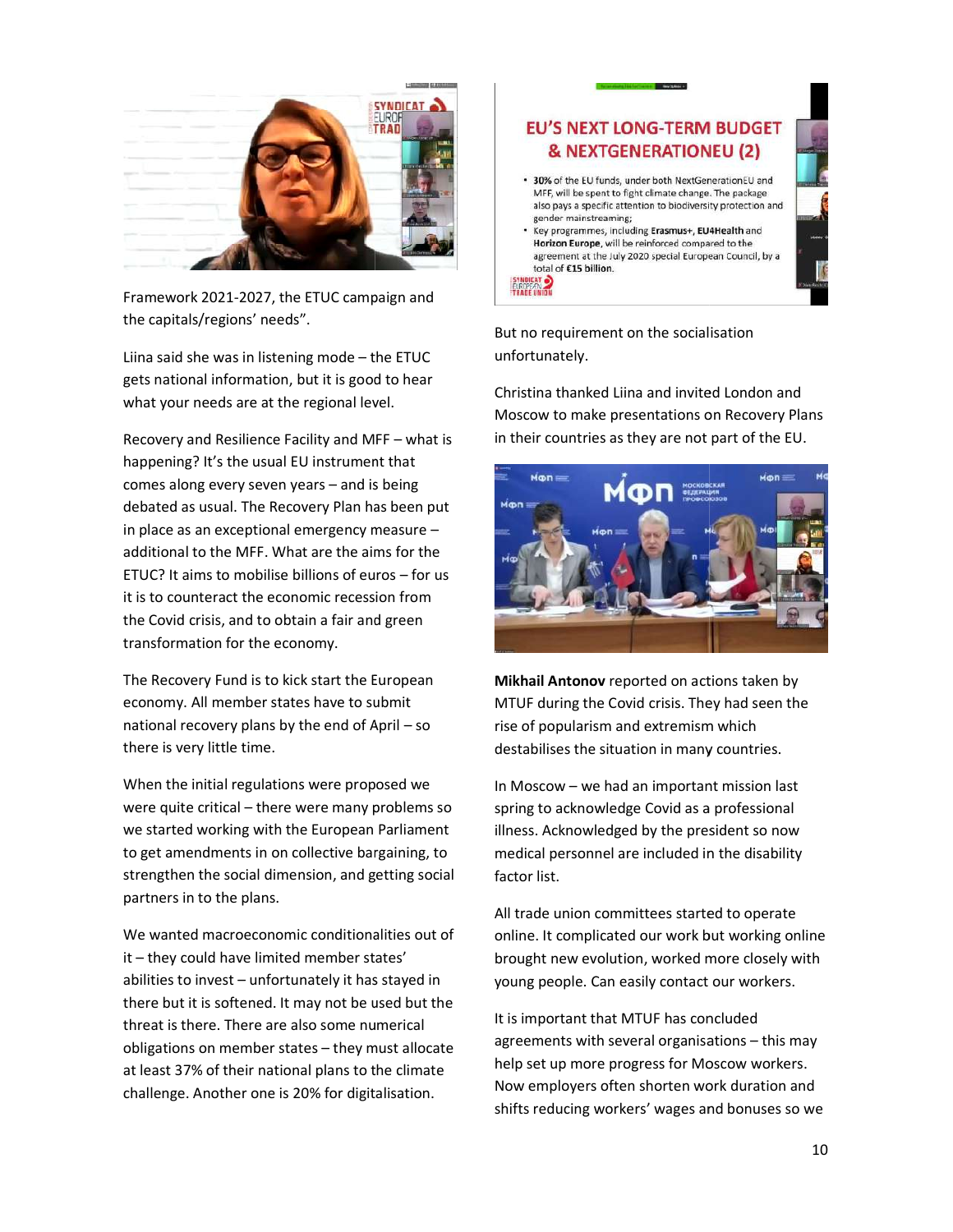can see a rising conflict so we are speaking in favour of a Moscow arbitration court for pre-trial reconciliation.

Medical workers are being put in a forward situation. We initiated solidarity actions and stocked up on supplies for them and the Russian Sputnik vaccine is provided for these heroic people.

A million people have had the vaccine free of charge. From the beginning the city authorities have been supporting Moscow business – online and telephone services. In spring four packages of support measures have been adopted helping many businesses to survive.

Want to thank Christina and Luca – for the helpful information from ECTUN and the ETUC.

We support the proposals made by Luca  $-$  we need a roadmap for transition to a new economy without austerity measures.

We need a joint programme of activity  $-$  it is important to inform each other of what is going on – no fake news or creating fake enemy images – it distracts us from our struggle for workers' rights.

Megan Dobney London, reported we don't have a national recovery plan – or not as you would know it. We have, from last night, a "roadmap" as presented by the prime minister (a plan for the removal of current restrictions on society brought in to control the pandemic). Next week we will have a presentation from the Chancellor of the Exchequer of his budget for the next period. This will have to deal with two massive items relating to the pandemic: whether the government will continue the furlough scheme – the current scheme is scheduled to finish at the end of April. The second is whether the government will increase the pathetic level of state support for workers who are off work because of sickness, or because they are instructed to isolate when they have been in contact with people with Covid. It may be an extraordinary idea to comrades here that one government, the UK government, deals with these issues separately – but they do.

There is a nationally organised London Transition Board chaired by the Secretary of State for Housing, Communities and Local Government. Its role is to coordinate the emergence from the lockdown. Trade unions are not represented on it.

The Mayor of London has a Recovery Board – and the TUC Regional Secretary sits on it  $-$  and it is looking at all the wider issues such as good work for all Londoners, a green recovery, the creation of new jobs to replace those lost – and so on.

At national level the TUC has submitted its "Workers' Budget" to the Chancellor demanding that the furlough scheme is extended to the end of the year and that sick pay should be increased. They are also demanding changes to the benefits system – shown to be totally inadequate – and that key public workers should get a pay increase.

The demands are also to the real economic future of the country – including green infrastructure spending and an aid package to assist industry struggling with the reality of not being in the single market and the trade barriers that creates.

Finally, commenting on the fact that the pandemic has revealed (again, what we knew all along) the depth of inequalities in the country – the structural racism, sexism and discrimination against disabled people that has been shown up more clearly by the pandemic – measures to overcome this.

Under the cover of the pandemic (and Brexit), our government closed parliament for a period, promoted laws that were contrary to international law, and abused its powers within law. It misused emergency powers to spend billions of pounds illegally  $-$  that is without the proper oversight  $$ and gave many and massive contracts to its political and personal friends.

Christina opened the floor to questions and comments.

Jorge Maeso Carmona Madrid – a question with regards to the presentation. Luca declared that there is pressure from the EU on Spain for Spain to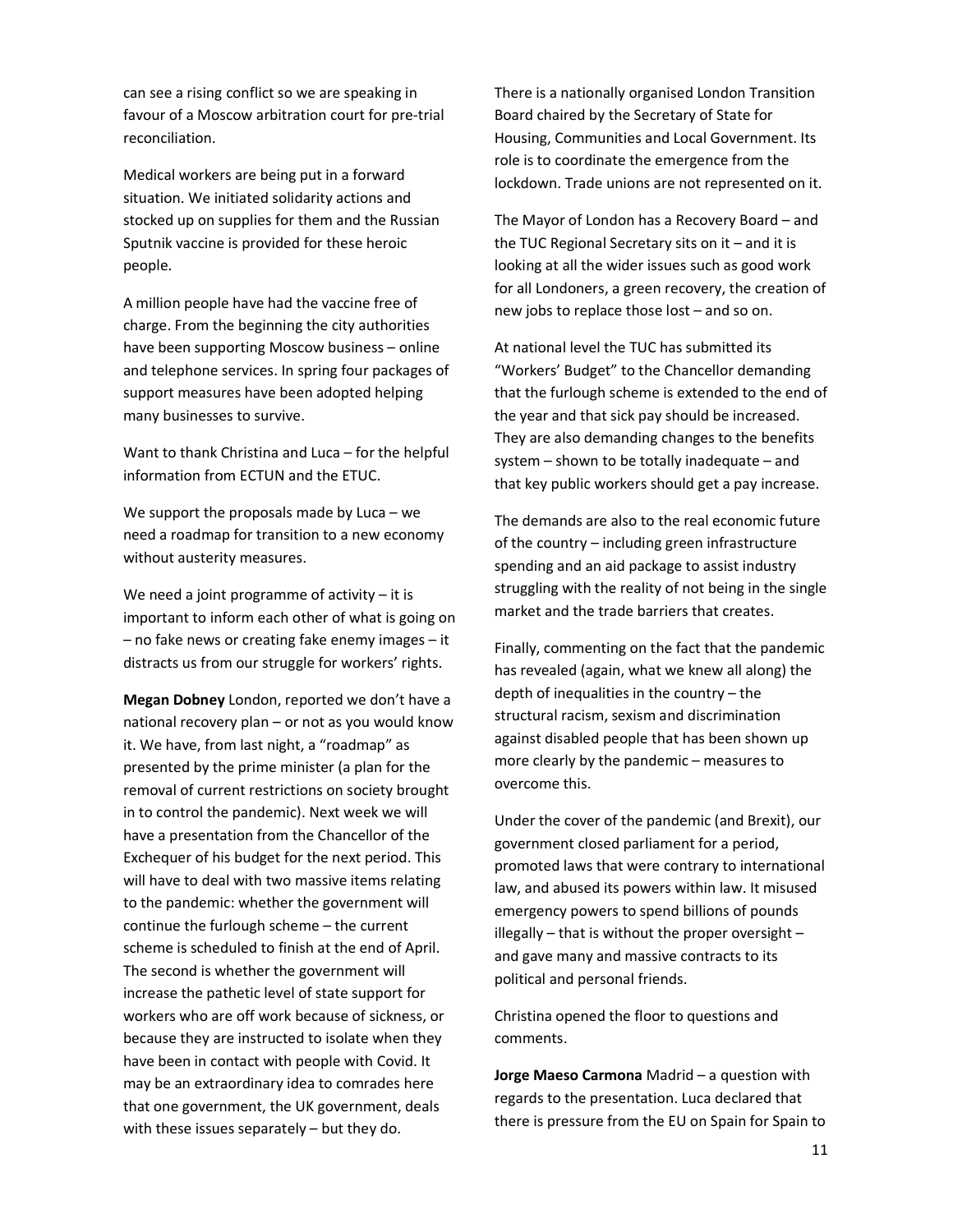develop austerity measures. Is it true? The trade develop austerity measures. Is it true? The trade unions are concerned – where will the cuts come? budget cut If there are to be budget cuts we need to know If there are to be budget cuts we need to know where they will be applied. Will we need to pay we we we we this back or will there be a debt in perpetuity? This The conference began i will have consequences for the EU – we don't want  $\frac{1}{2}$  arouns to compute austerity as we have seen in Spain or Greece.



**Isabel Vilabella Tellado** Madrid – will there need to be proof that there has been dialogue with the **the set of the set of the set of the set** trade unions?

Liina responded – we are having a meeting tomorrow morning to discuss this issue with tomorrow morning to discuss this issue with Spanish unions. The pressure from the EU is to Spanish unions. The pressure from the EU is to issue the country specific issues from 2019 to issue the country specific issues from 2019 to 2020. It is in the guidelines as to how national 2020. It is in the guidelines as to how national governments have to compose their actions i governments have to compose their actions in their resilience plans.

There is no pressure as far as I know from the EC There is no pressure as far as I know from the EC for budget cuts. Even the eurocrats realise that if First we r you go out now with demands for budget cuts you you go out now with demands for budget cuts you will be politically dead. Conditions for macroeconomic conditionality are compl macroeconomic conditionality are complex and many bodies have a say in it. So it would take a many bodies have a say in it. So it would take a long time for such conditionalities to be applied. The Recent ca The danger lies in the country specific recommendations from 2019 and 2020. There is recommendations from 2019 and 2020. There is also a positive recommendation to Spain to also a positive recommendation to Spain to implement to reduce the number of short here are pla contracts. There is much available in grants and contracts. There is much available in grants and also money available in loans that would have to also money available in loans that would have to be paid back. Some economists argue it should be be paid back. Some economists argue it should be a loan not paid back as interest rates are so low, a loan not paid back as interest rates are so low, others say inflation will eventually cancel out the **contract of the contract of the set of the** debt.

So at the moment there are no direct demands for So at the moment there are no direct demands for budget cuts from the EC to Spain. budget cuts from the EC to Spain.

#### Wednesday 24 February

The conference began in the same workshop groups to consider "The future cannot be the groups to consider "The future cannot be the same: what has to change in European capitals same: what has to change in European capitals"

- What is our vision?
- What are our priorities?
- What are our proposals?
- What ECTUN joint actions could be What ECTUN joint actions could be undertaken?

Following the workshops, moderators met with Following the workshops, moderators met with the Permanent Committee to draw up an Action the Permanent Committee to draw up an Action Plan for discussion by participants. Plan for discussion by participants.



But first, Luca Visentini made his final comments to the conference:

First, we must mobilise to protect essential First, we must mobilise to protect essential workers – and encourage at local level to do whatever is possible to reinforce public whatever is possible to reinforce public investment in public services

Recent cases in courts – riders delivering food –<br>been recognised as not self-employed in some been recognised as not self-employed in some courts. EC will launch today a social partners courts. EC will launch today a social partners' consultation on a new legislative initiative for consultation on a new legislative initiative for platform workers to get a legal framework at platform workers to get a legal framework at European level so all precarious workers are European level so all precarious workers are protected and stabilised.

The second element is what we can do to regulate The second element is what we can do to regulate teleworking – we have a directive on teleworking at European level – but it was established 10 years ago when the situation was different. Now it's ago when the situation was different. Now it's endemic and will stay so and we must improve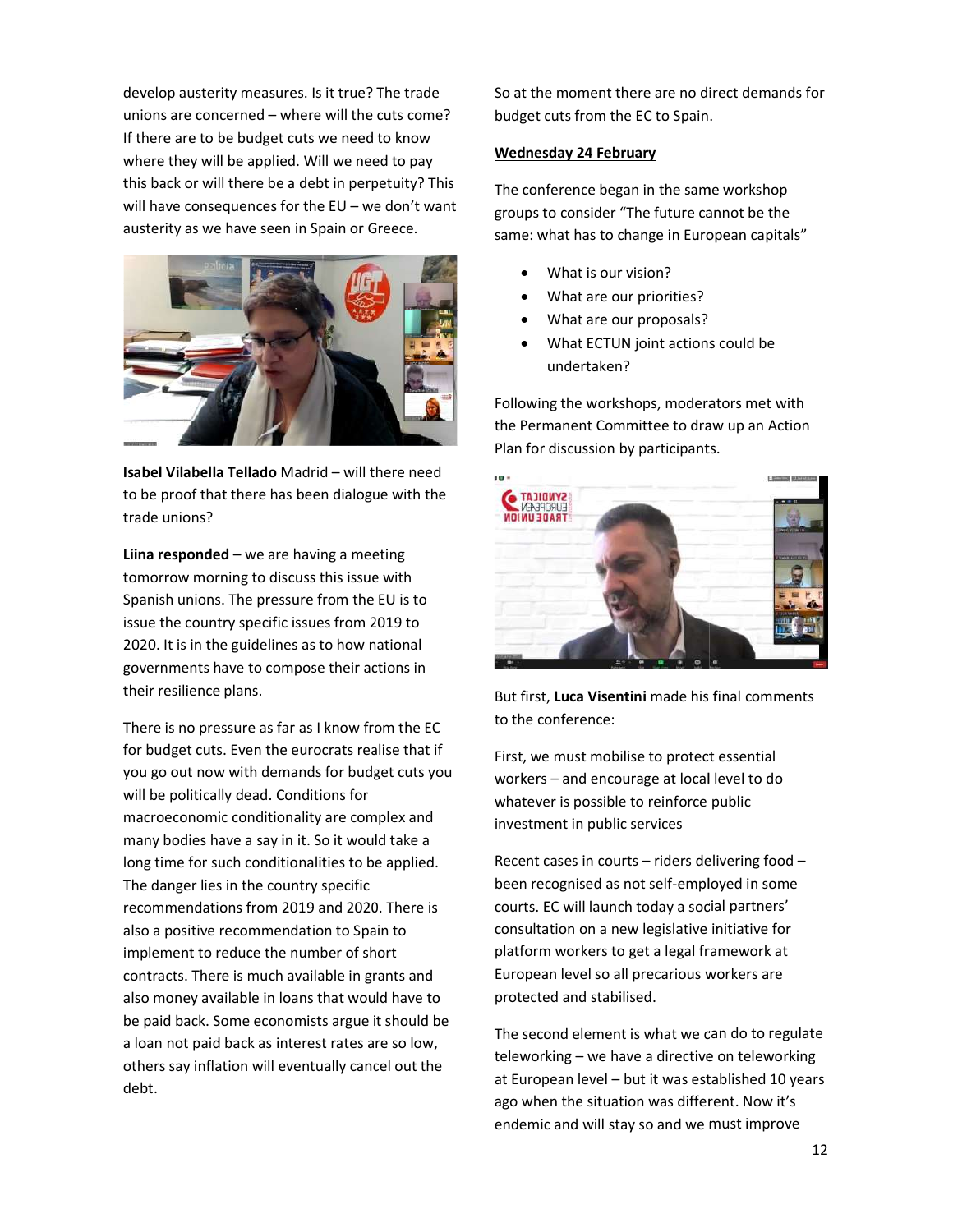national legislation to improve the situation. And **The concrete** include the "right to disconnect" as central. include the "right to disconnect" as central.

It must include those who work both at home and It must include those who work both at home and in the office and we need to enforce the Working **the orangle of the Standal** To do a survey on Time Directive, including it in collective bargai Time Directive, including it in collective bargaining at local and national levels.

Third element – ensure all forms of unemployment and relationship or an interesting and employment protection are paid timely and in and employment protection are paid timely and in a decent manner. In many areas workers have a decent manner. In many areas workers have received little compensation when suspended received little compensation when suspended from work – particularly so for precarious workers.

Fourth element – we need to make sure that when May, W governments, national and local, decide how to governments, national and local, decide how to spend money that we as trade unions are involved spend money that we as trade unions are involved in that discussion. Which sectors will investment in that discussion. Which sectors will investment be made in? Investing for the future  $-$  and  $\bullet$ including public services not only private companies. We need a voice on this. And there companies. We need a voice on this. And there must be social and labour conditionalities must be social and labour conditionalities – companies must respect workers' rights, companies must respect workers' rights, environmental considerations, no excess profits environmental considerations, no excess profits etc.

These are the fundamental elements required.

For reflection…

This network – keeping active and cooperating with us is fundamental as the voice on the ground - you can walk the talk. Remain in contact, https:// coordinate strongly at all levels with ETUC. coordinate strongly at all levels with ETUC.

Good luck for ECTUN network to remain so Good luck for ECTUN network to remain so active. ETUC and ETUI will always remain at your side. ETUC and ETUI will always remain at your side.

Christina thanks Luca and presents the Action Plan **Christina thanks Luca and presents the Action Plan** Christina thanks Luca and presents the Action Plan

In brief, the main objectives are:

- To be known as an actor, to build alliances
- Ask for and participate in regional social F dialogue about recovery
- To inform, to perform, to train, to sensitize Organize ECTUN confere
- From the generic to the concrete and From the generic to the concrete and local/regional



Concrete actions and commitments (all participant Concrete actions and commitments (all participant organisations):

- Organize a common ECTUN act for May Day 1 May, Workers' Memorial Day 28 April, Decent Work Day 7 October
- The previous Action Plan and priorities are still The previous Action Plan and priorities are still alive, updated with the pandemic reality alive, updated with the pandemic reality
- Do a survey of the capitals touching specially Do a survey of the capitals touching specially on the application of the Capitals Recovery on the application of the Capitals Recovery Plans, looking for possible coordinated actions looking for possible coordinated actions
- Prioritize vaccination for all; relaunch of tourism; teleworking; mobility/transport; tourism; teleworking; mobility/transport; support and reinforcement of health services support and reinforcement of health services

Plus (the Permanent Committee): Plus (the Permanent Committee):

- Share information regularly between PC and Share information regularly between PC and members (both ways)
- Collect reports from members on regional Collect reports from members on regional recovery, vaccination plans etc and produce recovery, vaccination plans etc and produce synthesis
- Organize training course with and for members and ETUI
- Organize regular online meetings of the PC
- Consider more online plenary sessions of Consider more online plenary sessions of ECTUN for coordination
- Develop contacts with capital trade union Develop contacts with capital trade union organizations that have not recently that have not recently participated in ECTUN
- Develop ways of PC speaking to regional Develop ways of PC speaking to regional ECTUN groups
- Prepare the next conference and PC elections Prepare the next conference and PC elections
- Prioritize topics from the recovery
- Organize ECTUN conference (either Belgrade ECTUN conference (either Belgrade or online)

Christina welcomed comments on the Action Plan. Christina welcomed comments on the Action Plan.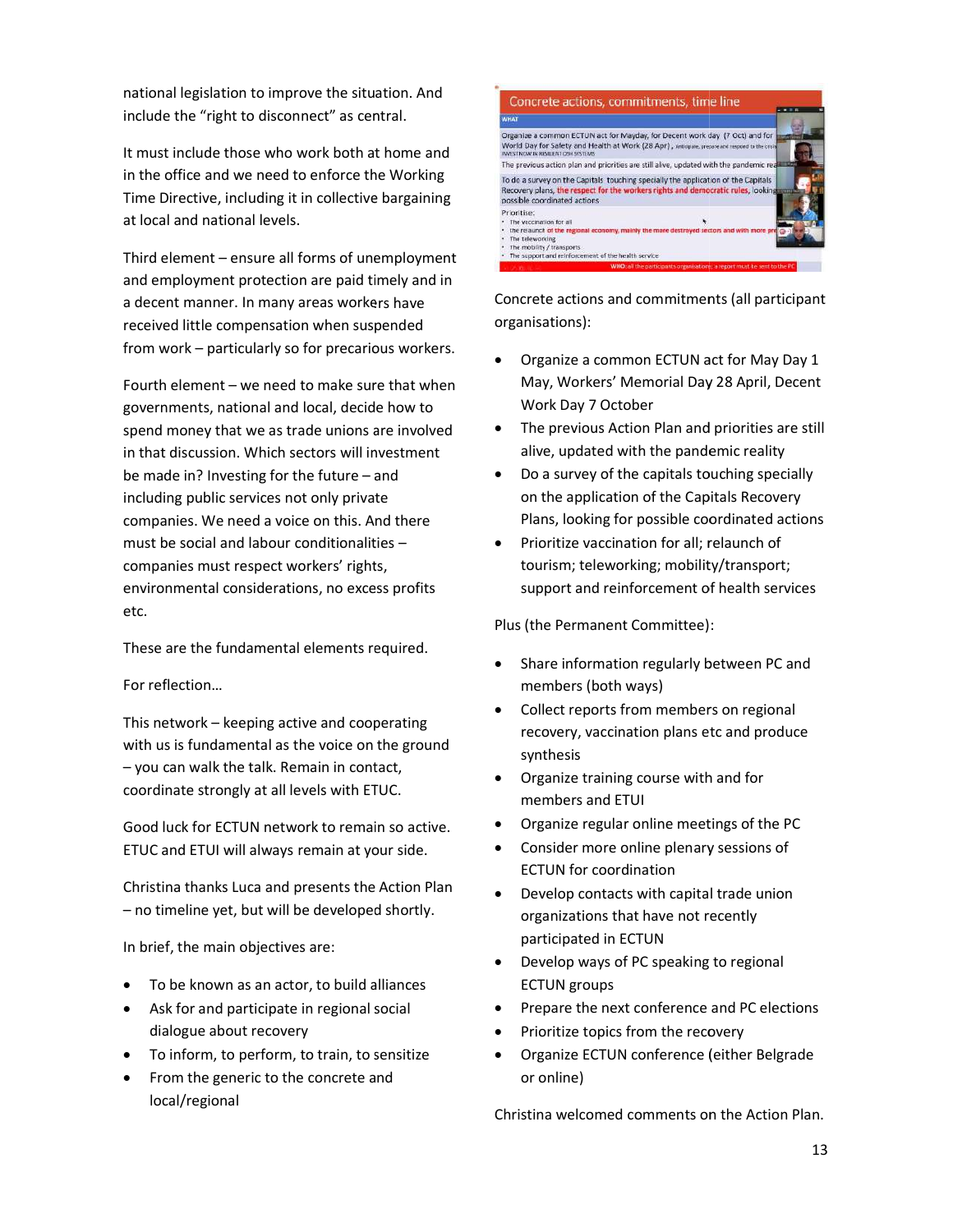

**Liberio Domingues** Lisbon – two comments… We the second service of the second service of the service of the service need to isolate the question of the recovery of need to isolate the question of the recovery of tourism. In Lisbon the recovery of tourism is not a **the contract of the set of the set of the set of the set of the set of the set of the set of the set of the set of the set of the set of the set of the set of the set of** peaceful subject – the effects of this pandemic alongside the questions of investment and the alongside the questions of investment and the city's economy, which is heavily dominated by city's economy, which is heavily dominated by tourism. The recovery of tourism is desirable, but tourism. The recovery of tourism is desirable, but if we only focus on this question trade unions will allowed the control of the strategy of develop a direct link with tourism – doesn't seem a state of the state of good idea.

The second point, question of the respect of trade **The second point**, question of the respect of trade unions' role. In particular with respect to the way unions' role. In particular with respect to the way in which public contracts are awarded. We will in which public contracts are awarded. We will enter a period when governments will focus on enter a period when governments will focus on recovery and we need to ensure that labour rights **the container** and collective agreements are respected. In Lisbon and collective agreements are respected. In Lisbon that seems to be a priority. We are living in a state that seems to be a priority. phase in which workers' struggles and claims are phase in which workers' struggles and claims are almost considered to be a crime. There has been a almost considered to be a crime. There has been a campaign by media organisations in Portugal. It feels like such claims have been criminalised. We feels like such claims have been criminalised. We need to ensure democracy is not left outside our need to ensure democracy is not left outside our workplaces. Need to defend the full exercise of workplaces. Need to defend the full exercise of workers' rights.

Jacques Borensztejn, Paris – in total agreement her detailed). with Liberio on this. Ensure the maintenance of **Lose Ma** freedom of expression in the business world and freedom of expression in the business world and outside. Limitations on public protests and develops and demonstrations – 1 May demonstrations in 2020 were small with more police than demonstrators. were small with more police than demonstrators.

Sara Canavezes, Lisbon – I support what Liberio **Sana Canavezes**, Lisbon – I support what Liberio said. In terms of rights we should encourage the said. In terms of rights we should encourage the return of activity in many sectors. The non return of activity in many sectors. The nonapplication of collective bargaining is common. application of collective bargaining is common. The word "workers" does not appear in our action The word "workers" does not appear in our action

plan – we should ensure the word we should ensure the word workers appear. The focus must be on the recovery of good working and living conditions for workers. working and living conditions for workers.

**Christina Theochari,** Athens – certainly we must have tourism from the perspective of workers have tourism from the perspective of workers as there is a high degree of precariousness in this "industry" – and not from the perspective of investment or other issues.



**Celia Portela,** Lisbon – many workers in the restaurant sector were working illegally and are restaurant sector were working illegally and are not entitled to government support. A large not entitled to government support. A large number of workers in this sector have no links number of workers in this sector have no links with trade unions. A question – regarding teleworking, was it in our conclusions? Our teleworking, was it in our conclusions? Our workshop said we should struggle against the workshop said we should struggle against the extreme roll out of this practice and the move to extreme roll out of this practice and the move to reduce the number of in-person jobs. Another person jobs. Another question is the danger around the individualisation question is the danger around the individualisation of working relations – the worker is no longer working as an employee but as a false freelancer. working as an employee but as a false freelancer. They will struggle to claim and negotiate better They will struggle to claim and negotiate better working conditions.

Ulisses Garrido – it is included (although not detailed).

Jose Maria Fernandez, Madrid – I wanted to talk about homeworking. The Spanish government has bout homeworking. The Spanish government has developed a law to regulate homeworking and we developed a law to regulate homeworking and we could send it to you for information. Need to work could send it to you for information. Need to work it out in the business by business collective it out in the business by business collective bargaining.

Vera Dos Santos Costa gave her final remarks.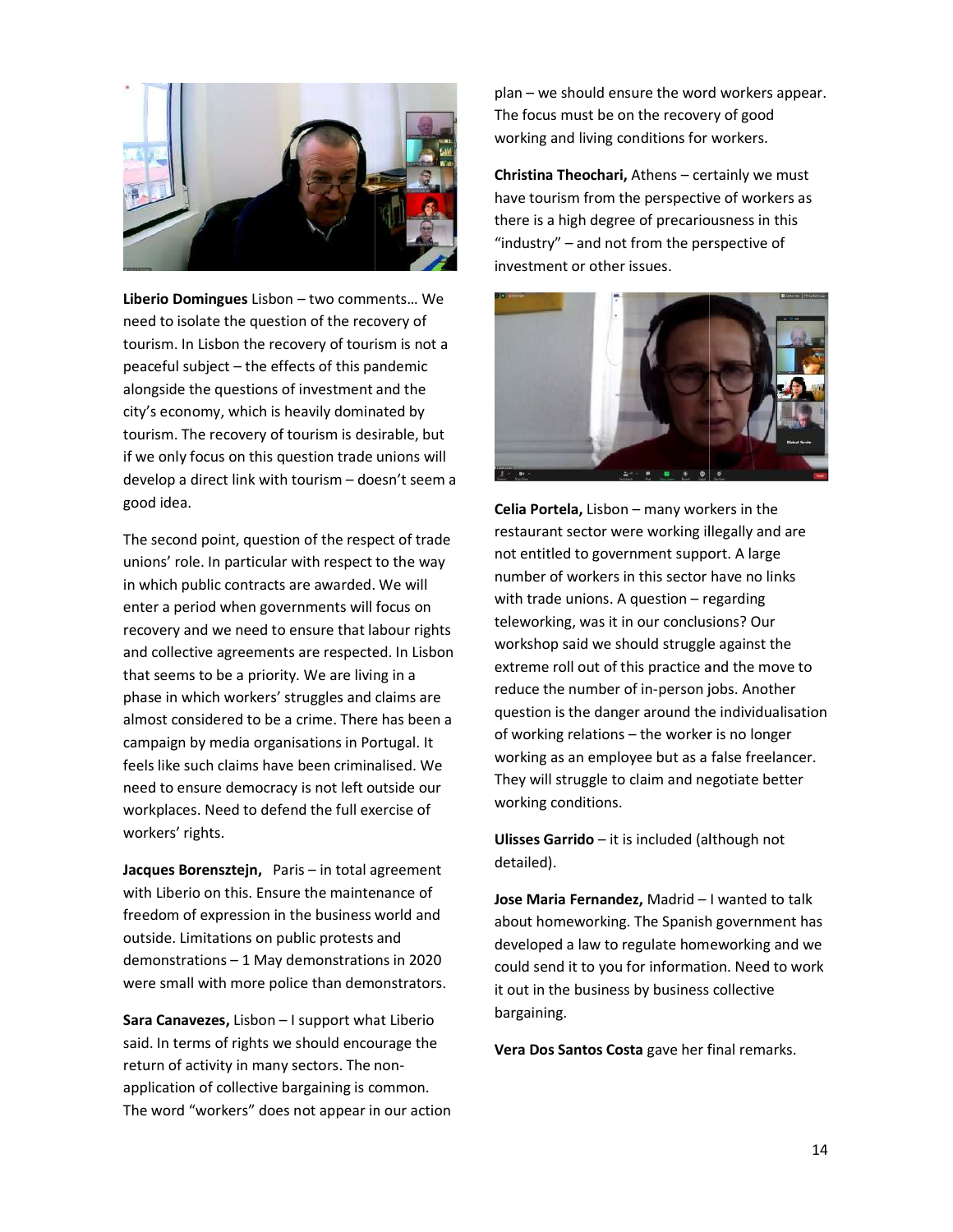

I am impressed by the work you have been doing connerend in the conference. "The future cannot be the state of the state of the state of the state of the state of the same" is your focus  $-$  behind that are many areas  $\mathbf{p}_i$ of actions and concerns.

Capital cities are of great importance so it is urgent Capital cities are of great importance so it is urgent for the EU to strengthen the capital cities. I heard **the CO** indities for the working groups speaking of the recovery plans by all sears. and how important it is that trade unions are and how important it is that trade unions are included in the implementation of the recovery **interpretental contracts** plans.

The challenges are not only huge, but also very **The Challenges** are not only huge. complex. This will be included in your next complex. This will be included in your next training activity. What we in the ETUI understand is that **the state of the state of the state of the state of the state** we develop a strategic approach to the new world we develop a strategic approach to the new world of work, turning difficulties into opportunities. of work, turning difficulties into opportunities. Using basic training and skills and combine with Using basic training and skills and combine with competences on values, understanding the various competences on values, understanding the various elements and ability to understand change. lements and ability to understand change.

Education is key to supporting TU actions. We Education is key to supporting TU actions. We don't want to learn by shock – ETUI promotes **Fatric**r innovative learning. As soon as the Covid crisis innovative learning. As soon as the Covid crisis emerged we wanted to innovate and develop new forms of learning. This conference is also part of **the search of the search of the search** that has known to the search of the search of the search of the search of the search of the search of the search of the search of this training plan.

The future cannot be the same – as Luca said, you soluments can count on the ETUI support for the future. can count on the ETUI support for the future.

Christina thanked Vera for her support and the Christina thanked Vera for her support and the conference unanimously validated the action plan **Jaime Cedrun Lopez,** Madrid – th – revised in light of the comments.

#### Final session on internal matters

Christina presented a report of actions during Christina presented a report of actions during 2020, including information circulated, 1 May 2020, including information circulated, 1 May 2020, and solidarity expressed to and by members. 2020, and solidarity expressed to and by members.

She said the next conferences would (all being She said the next conferences would (all being well) be in Belgrade 2022 and Madrid 2023.

Regarding the renewal of the Permanent Regarding the renewal of the Permanent Committee she said the mandate started in Malta Committee she said the mandate started in Malta in 2018 and finishes now. However, many trade in 2018 and finishes now. However, many trade unions have continued their mandate during the unions have continued their mandate during the pandemic. There are two obvious options: one to pandemic. There are two obvious options: one to stop now, the other is to prolong to the next conference. She asked conference for any conference. She asked conference for any comments or other possibilities.

Laurent Pagnier, Paris – support extending the mandate and organise elections at the next mandate and organise elections at the next conference when hopefully we will be together. conference when hopefully we will be together. Thanks for all the PC's work over the past three Thanks for all the PC's work over the past three years.



Diana Agostinello, Rome - we agree with extending the mandate until Belgrade extending the mandate until Belgrade so we can discuss it in person.

Patrick Aracil, Paris – in favour of the extension of the current team that has worked excellently. the current team that has worked excellently.

Jose Maria Fernandez, Madrid – thanks to all – this has been a training session for some of us new this has been a training session for some of us new to this technology! I agree with previous comments. Better to be together and postpone comments. Better to be together and postpone elections when I hope we will be able to be elections when I hope we will be able to be together.

Jaime Cedrun Lopez, Madrid – thanks to Christina for her work and everyone else involved. Agree for her work and everyone else involved. Agree with extending the mandate. We will be able with extending the mandate. We will be able to get together in Belgrade and discuss and get together in Belgrade and discuss and negotiate. This will be my last time here as I negotiate. This will be my last time here as I moving on – so I wanted to take the opportunity of being here with many trade union organisations being here with many trade union organisations – I have learned a lot with you at these conferences have learned a lot with you at these conferences